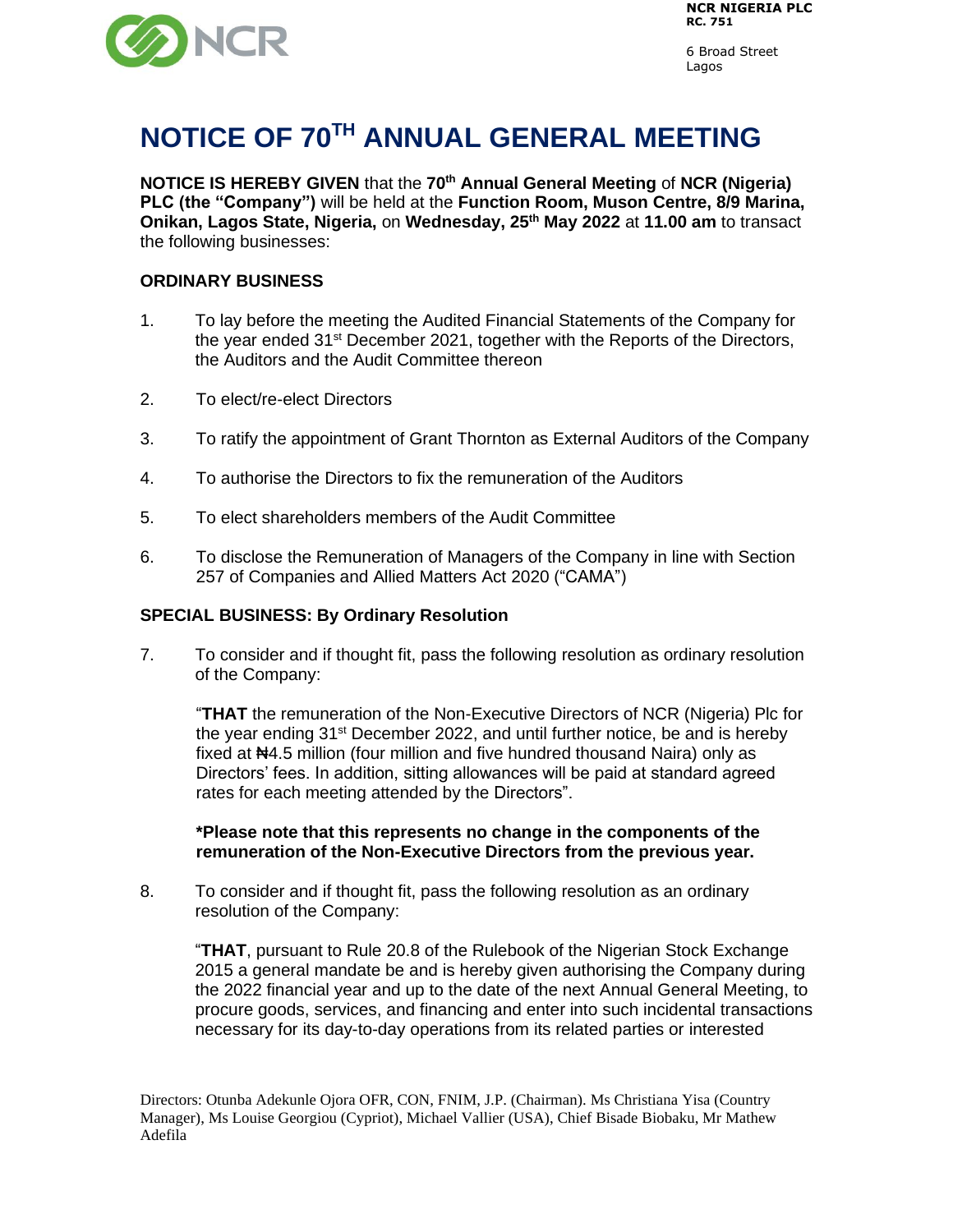

persons on normal commercial terms consistent with the Company's Transfer Pricing Policy. All transactions falling under this category which were earlier entered into in 2022 prior to the date of this meeting are hereby ratified."

- 9. To consider and if thought fit, pass the following subjoined resolutions as an ordinary resolution:
	- a) "**THAT** in compliance with Section 124 of the Companies and Allied Matters Act 2020 and Regulation 13 of the Companies Regulation 2021, shareholders hereby authorise and approve the cancellation of 92,000,000 (ninety-two million) unissued ordinary shares of 50 kobo each which comprise the total number of unissued shares in the share capital of the **Company**
	- b) **THAT** for the purposes of implementing the cancellation of the Company's unissued shares, the Board is hereby authorised to execute all relevant documents, take all such lawful steps as may be required by statute and or regulations and do such other acts or things as may be necessary, supplementary, consequential, or incidental for the purpose of giving effect to this resolution including but not limited to engaging professional advisers and complying with any directive which any regulatory agency or body may deem fit to impose or approve.
	- c) **THAT** all acts carried out by the Board of the Company hitherto in connection with the above, be and are hereby ratified.

## **SPECIAL BUSINESS: By Special Resolution**

- 10. To consider and if thought fit, pass the following resolutions as special resolutions of the Company:
	- a) **THAT** all references to authorised share capital in the Memorandum and Articles of Association of the Company be and are hereby replaced with issued share capital;
	- b) **THAT** Clause 6 of the Memorandum of Association of the Company be and is hereby amended to read as follows: "The share capital of the Company is ₦54,000,000 (Fifty-four million Naira) divided into 108,000,000 (one hundred and eight million) ordinary shares of 50 Kobo each"

#### **NOTES:**

#### **PROXY**

Further to the directive of the Federal and State Governments on the restriction on mass gathering due to COVID-19 pandemic and the Guidelines issued by the Corporate Affairs Commission on holding Annual General Meetings by use of proxies, attendance at the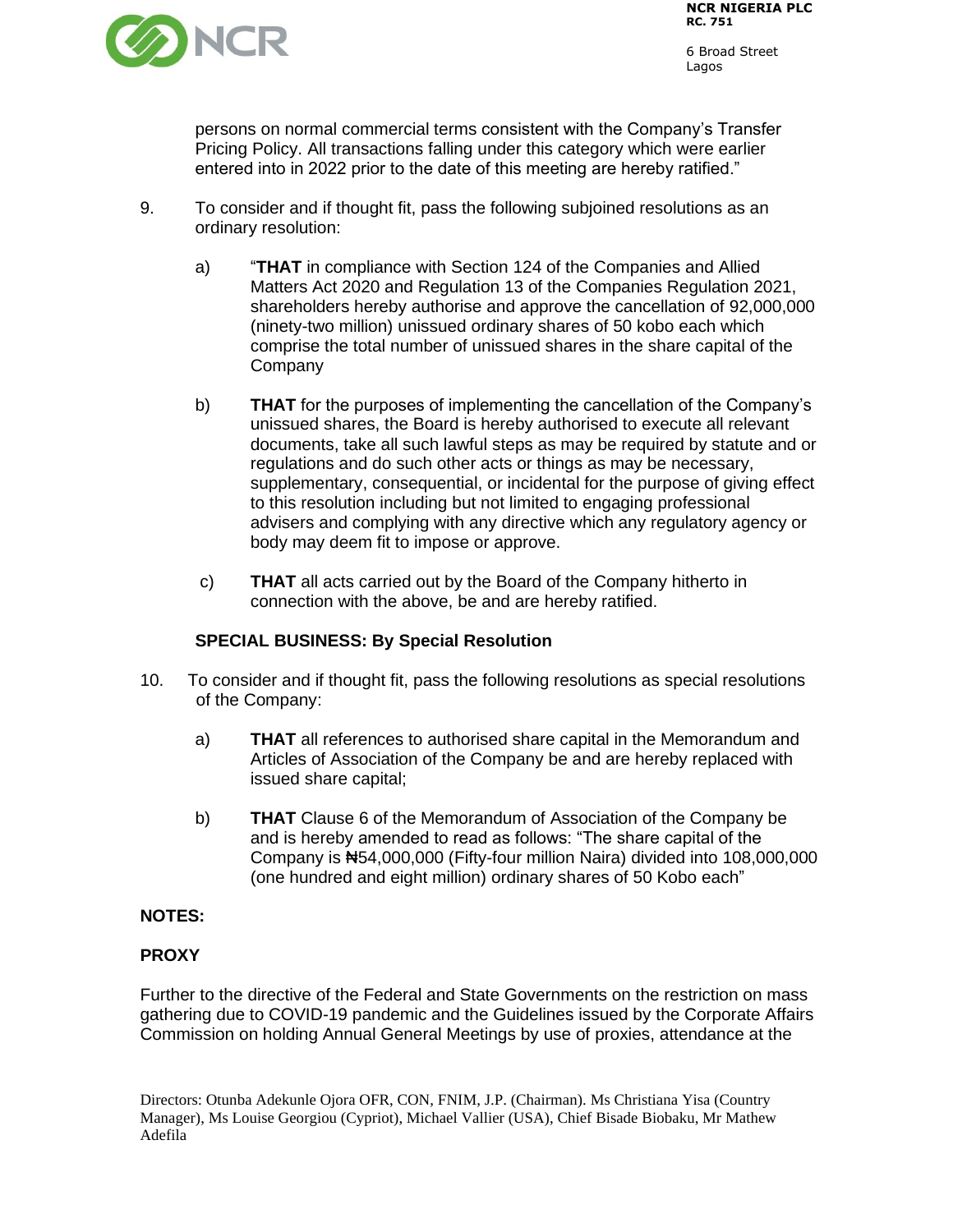

Annual General Meeting shall only be by proxy. A member entitled to attend and vote at the Annual General Meeting is, therefore, advised to select from the underlisted proposed proxies to attend and vote in his behalf:

- ✓ Mr Mathew Adefila
- Chief Mathew Akinlade
- ✓ Chief Timothy Adesiyan
- ✓ Prince (Dr.) Anthony Omojola
- Mrs. Folakemi Dosunmu-Pereira

A proxy form is included in the Annual Report. All instruments of proxy must be executed and deposited at the office of the Registrar, **Apel Capital Registrars Limited, 8, Alhaji Bashorun Street, Off Norman Williams Crescent, South West Ikoyi, Lagos,** P.O. Box 2388 Marina Lagos, or via E-mail: [info@apel.com.ng](mailto:info@apel.com.ng) not later than 48 hours before the time fixed for the meeting. Arrangements have been made by the Company to bear the cost of stamp duties on the instruments of proxy.

# **NOTES**

# **1. COVID-19 COMPLIANCE**

To ensure safety of attendees, the meeting will be conducted in compliance with applicable COVID-19 protocols. The Company will also provide hand sanitisers, face masks and temperature scanners at the venue of the meeting.

# **2. CLOSURE OF REGISTER OF MEMBERS AND TRANSFER BOOKS**

The Register of Members and Transfer Books of the Company will be closed from Monday, 9<sup>th</sup> May 2022 to Friday, 13<sup>th</sup> May 2022, both days inclusive, to enable the Registrar to update the Register of members.

# **3. AUDIT COMMITTEE**

- Pursuant to Section 404 (6) of the Companies and Allied Matters Act 2020, any shareholder may nominate another shareholder of the company to the audit committee by giving written notice of such nomination to the secretary of the company at least twenty-one (21) days before the Annual General Meeting.
- Please note that Section 404(5) of the CAMA and the Nigerian Code of Corporate Governance 2018 require all members of the audit committee to be financially literate, and at least one member to be a member of a professional body in Nigeria established by an Act of the National Assembly. In addition, the Audit Regulations 2020 of the Financial Reporting Council of Nigeria("FRCN") requires all members of the Audit Committee to be registered with the FRCN. Accordingly, to be valid, nominations should clearly state the FRC number of the person being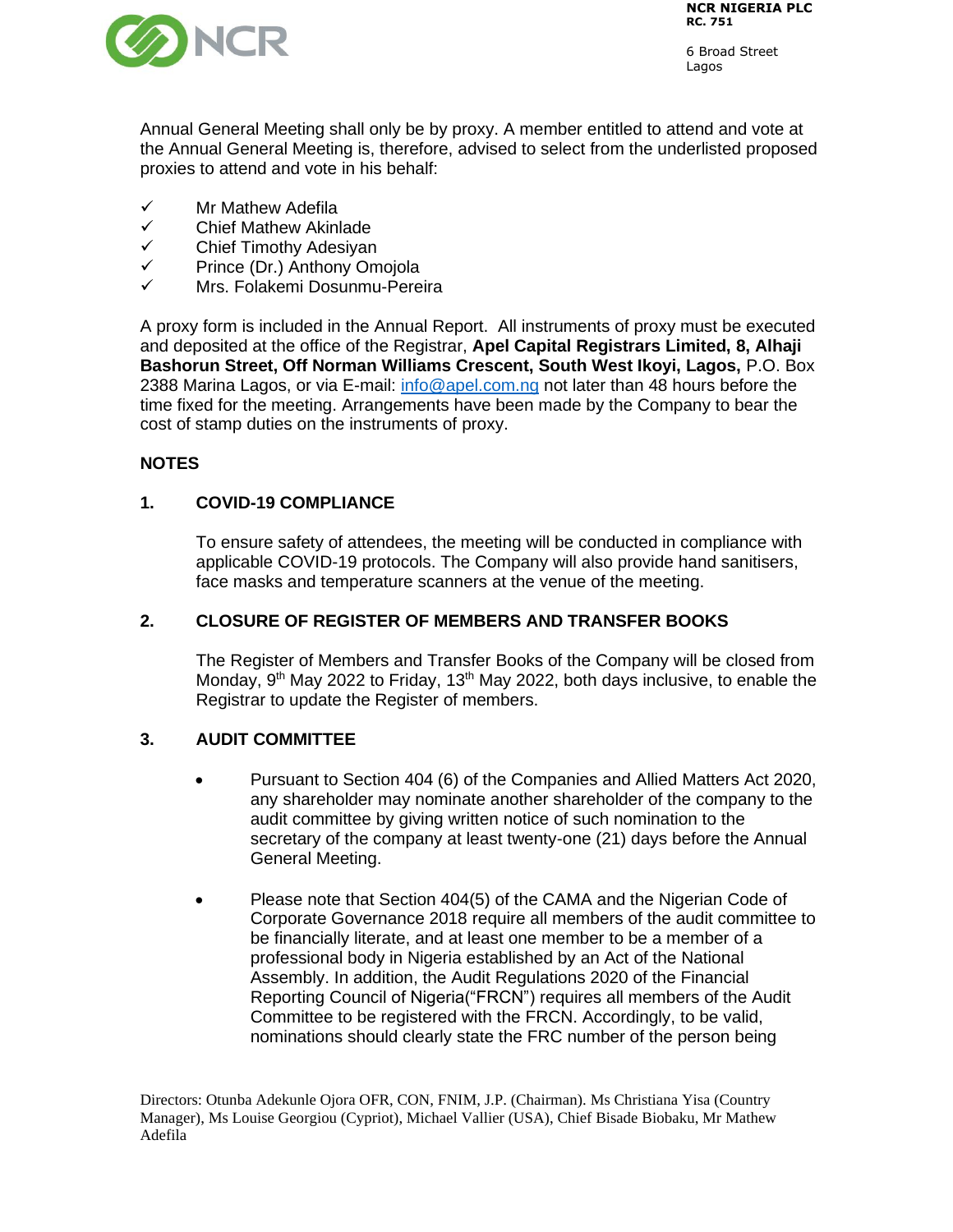

6 Broad Street Lagos

nominated. We, therefore, request that all nominations to the Audit Committee should be accompanied with the Curriculum Vitae of the Nominees clearly reflecting the FRC number.

## **4. UNCLAIMED SHARE CERTIFICATES AND DIVIDEND WARRANTS**

Shareholders are hereby informed that several share certificates and dividend warrants have been returned to the Registrar as unclaimed. Affected members are, by this notice, advised to contact the Registrar, Apel Capital Registrars Limited, 8, Alhaji Bashorun Street, Off Norman Williams Crescent, SouthWest Ikoyi, Lagos, [info@apel.com.ng](mailto:info@apel.com.ng) to claim their share certificates and dividend warrants. The Company has also published the list of unclaimed dividends on its website [www.ncr.com.ng.](http://www.ncr.com.ng/)

## **5. E-DIVIDEND**

Shareholders who are yet to complete the e-dividend registration are advised to download the E-Dividend Mandate Form from the Registrar's website [www.apel.com.ng](http://www.apel.com.ng/) or from the Company's website: [www.ncr.com.ng,](http://www.ncr.com.ng/) complete the form and submit the completed form to the Registrar at the address stated above or any branch of the shareholder's respective bank. A detachable copy of the E-Dividend Mandate Application Form is also attached to the Annual Report.

## **6. ELECTION/RE-ELECTION OF RETIRING DIRECTORS**

Pursuant to Section 274(2) of the CAMA, the Board appointed Chief Liaquat Bisade Biobaku and Mr Mathew Adefila as directors to fill the casual vacancies on the Board. The Board will be presenting them at the meeting for members' ratification. In the same vein, in accordance with Section 285 of the CAMA, the Director to retire by rotation is Ms. Louise Georgiou and being eligible has offered herself for re-election at the meeting. The profiles of Chief Biobaku, Mr Adefila and Ms. Georgiou are contained in the Annual Reports and are also available for viewing at [www.ncr.com.ng](http://www.ncr.com.ng/)

## **7. RIGHT OF SECURITIES HOLDERS TO ASK QUESTIONS**

Securities holders have a right to ask questions not only at the meeting, but also in writing prior to the Meeting, and such questions should be addressed to the Company Secretary and submitted to the registered office of the Company or sent by email to [alsec@uubo.org,](mailto:alsec@uubo.org) at least one week before the meeting.

## **8. ELECTRONIC ANNUAL REPORT**

The electronic version of the Annual Report will be circulated to shareholders, who have provided their e-mail addresses to the Registrar, and will also be available at [www.ncr.com.ng](http://www.ncr.com.ng/) for viewing and download. Shareholders who are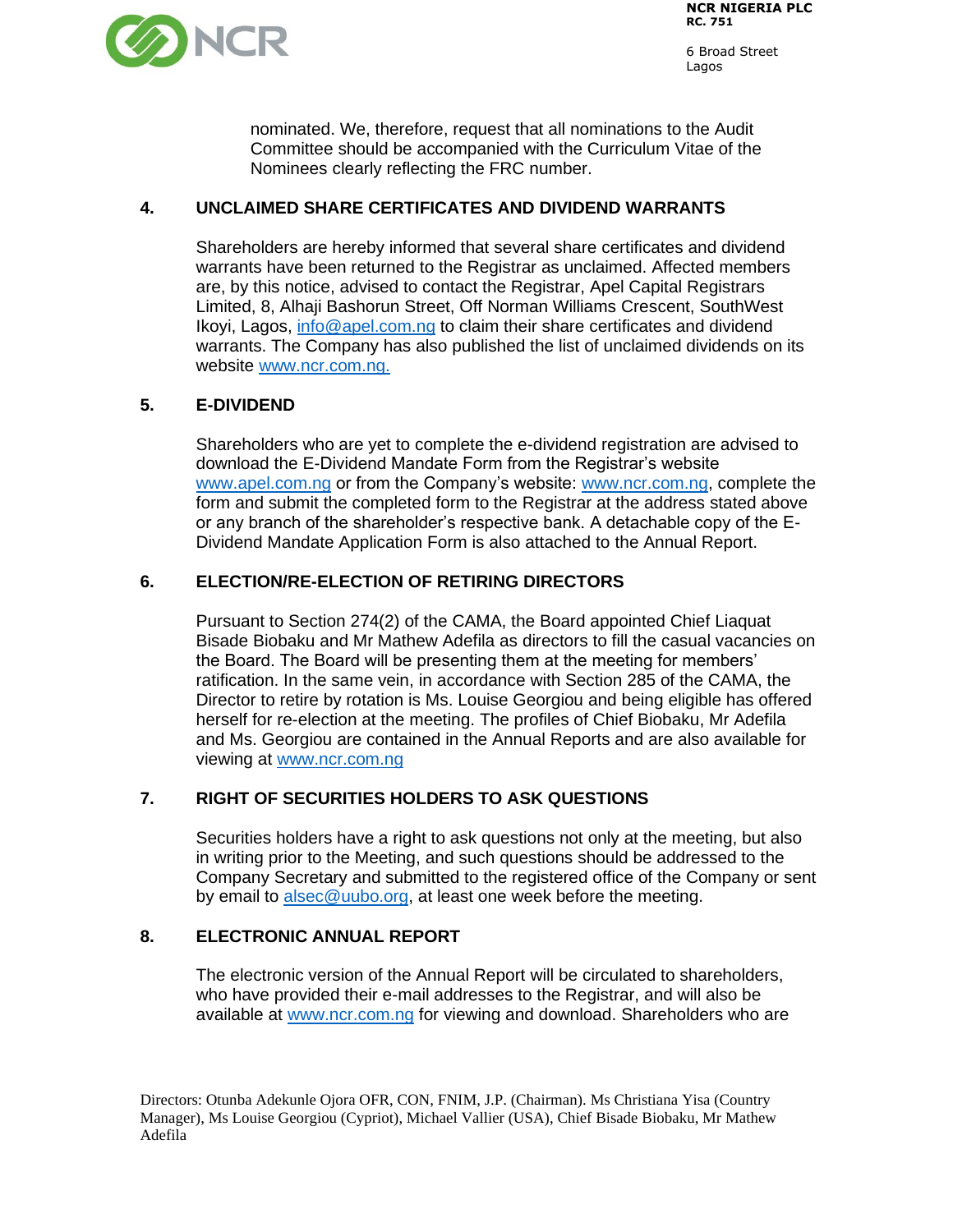

interested in receiving a soft copy of the 2021 Annual Report should request by sending an email to: [info@apel.com.ng](mailto:info@apel.com.ng)

#### **9. ELECTRONIC COMPLAINTS REGISTER**

Please note that in accordance with the Securities and Exchange Commission's Rule No. 10 (a), shareholders who have complaints should use the electronic complaints register on the website of the Company at [www.ncr.com.ng](http://www.ncr.com.ng/) to register their complaints. This will enable the Company handle complaints from shareholders in a timely, effective, fair and consistent manner.

Dated this 18<sup>th</sup> day of April 2022

## **By Order Of the Board ALSEC NOMINEES LIMITED**

hn This were Company Secretaries

**Mrs. Oyindamola Ehiwere For: Alsec Nominees Limited (Company Secretary)** FRC/2013/ICSAN/00000001651 St. Nicholas House 10th Floor, Catholic Mission Street. P. O. Box 53123, lkoyi, Lagos, Nigeria. [alsec@uubo.org](mailto:alsec@uubo.org)

#### **Company's Registered Address**

NCR House 6, Broad Street P.O.Box 509, Lagos, Nigeria.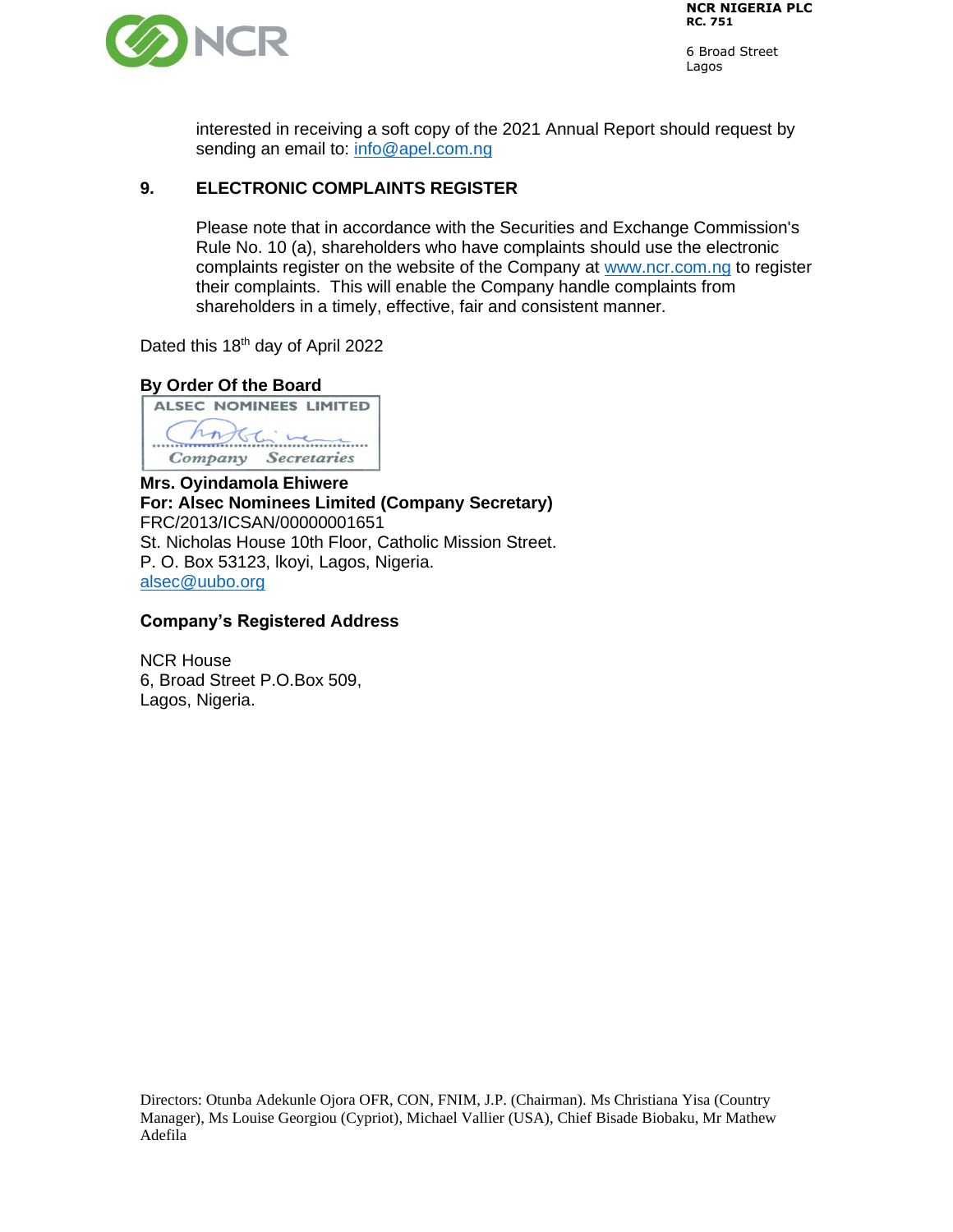

6 Broad Street Lagos

## **PROXY FORM**

70th ANNUAL GENERAL MEETING to be held at **Function Room, Muson Centre, 8/9 Marina, Onikan, Lagos State, Nigeria,** on **Wednesday, 25 th May 2022** at **11.00am.** 

I/We\_\_\_\_\_\_\_\_\_\_\_\_\_\_\_\_\_\_\_\_\_\_\_\_\_\_\_\_\_\_\_\_\_\_\_\_\_\_\_\_\_\_\_\_\_\_\_\_\_\_\_\_\_\_\_\_\_\_\_\_\_\_\_\_\_\_\_

being a member(s) of NCR (Nigeria) PLC hereby appoint the following person as my proxy:

| S/N | <b>Name</b>                       | <b>Proxy Choice</b> |
|-----|-----------------------------------|---------------------|
| 1.  | Mr. Mathew Adefila                |                     |
| 2.  | Chief. Mathew Akinlade            |                     |
| 3.  | Chief. Timothy Adesiyan           |                     |
| 4.  | Prince Anthony Omojola            |                     |
| 5.  | Mrs. Folakemi Dosunmu-<br>Pereira |                     |

Or failing him/her, the Chairman of the meeting as my/our proxy to vote on my/our behalf for/against the resolution(s) at the Annual General Meeting of the Company to be held on Wednesday, 25<sup>th</sup> May 2022 at 11.00am and any adjournment thereof.

| S/N | <b>ORDINARY BUSINESS/ ORDINARY</b><br><b>RESOLUTIONS</b>                                  | <b>FOR</b> | <b>AGAINST</b> |
|-----|-------------------------------------------------------------------------------------------|------------|----------------|
| 1.  | To elect Chief Liquat Bisade Biobaku as<br>a Director                                     |            |                |
| 2.  | To elect Mr Mathew Adefila<br>a Director                                                  |            |                |
| 3.  | To re-elect Ms Louise Georgiou                                                            |            |                |
| 4.  | To ratify the appointment of Grant Thornton as<br><b>External Auditors of the Company</b> |            |                |
| 5.  | To authorise the Directors to fix the<br>remuneration of the Auditors                     |            |                |
| 6.  | To elect shareholders' representatives<br>on the Audit Committee                          |            |                |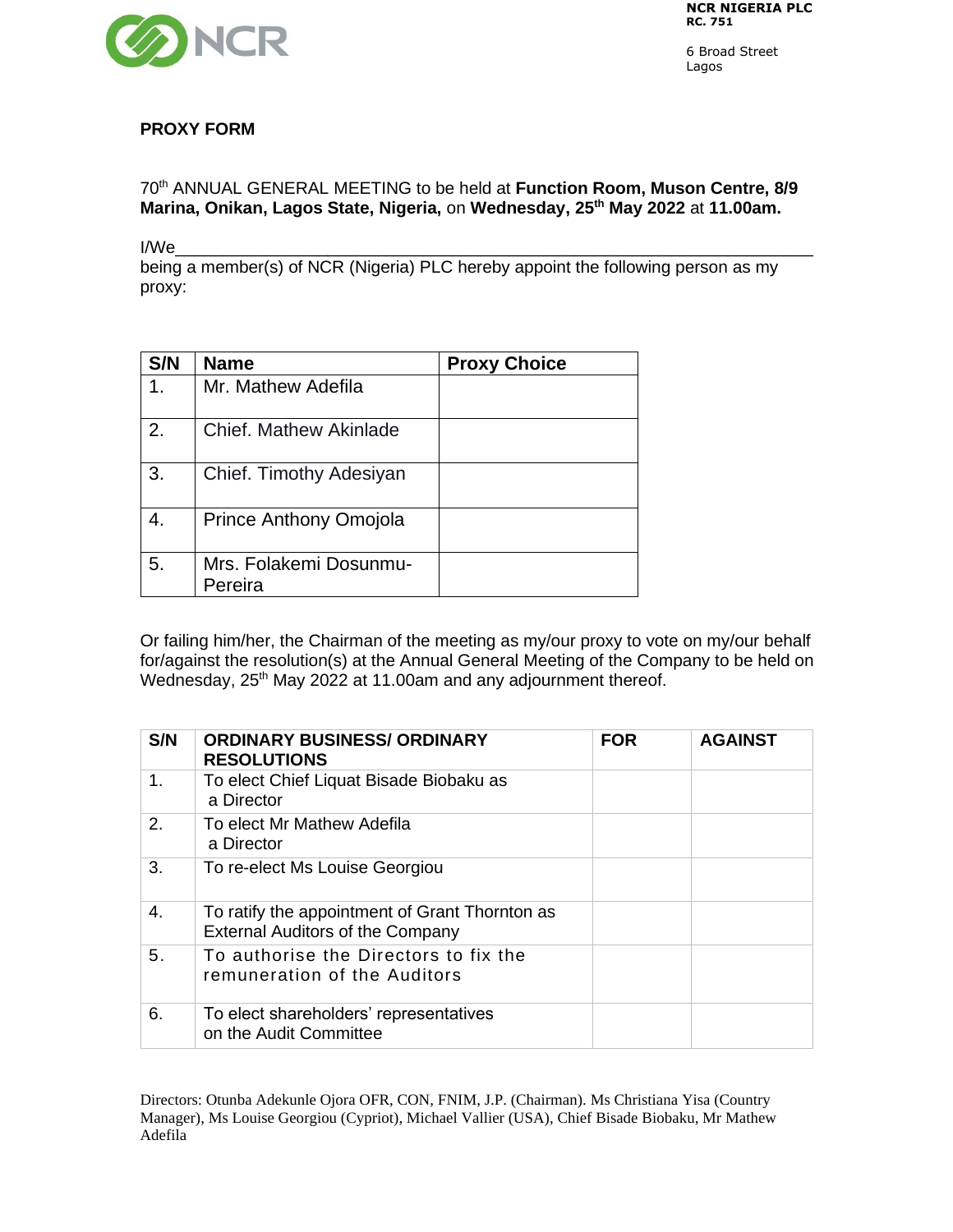



|                                                                                                                                                                                                                     | <b>SPECIAL BUSINESS/ ORDINARY</b><br><b>RESOLUTIONS</b>                                                                                                                                                                                                                                                                                                                                                                                                                                                                                                                        | <b>FOR</b> | <b>AGAINST</b> |  |
|---------------------------------------------------------------------------------------------------------------------------------------------------------------------------------------------------------------------|--------------------------------------------------------------------------------------------------------------------------------------------------------------------------------------------------------------------------------------------------------------------------------------------------------------------------------------------------------------------------------------------------------------------------------------------------------------------------------------------------------------------------------------------------------------------------------|------------|----------------|--|
| 7 <sub>1</sub>                                                                                                                                                                                                      | To fix the remuneration of the Directors                                                                                                                                                                                                                                                                                                                                                                                                                                                                                                                                       |            |                |  |
| 8.                                                                                                                                                                                                                  | To approve a general mandate authorising the<br>Company during the 2022 financial year and up to<br>the date of the next Annual General Meeting,<br>to procure goods, services, and financing and<br>enter into such incidental transactions necessary<br>for its day-to-day operations from its related<br>parties or interested persons on normal<br>commercial terms consistent with the Company's<br>Transfer Pricing Policy and to ratify all<br>transactions falling under this category which<br>were earlier entered into in 2022 prior to the<br>date of the meeting. |            |                |  |
| 9.                                                                                                                                                                                                                  | To pass the sub-joined resolutions authorizing the<br>Directors to cancel 92,000,000 (ninety-two million)<br>unissued ordinary shares which comprise the total<br>number of unissued shares in the share capital of<br>the Company                                                                                                                                                                                                                                                                                                                                             |            |                |  |
| 10.                                                                                                                                                                                                                 | To pass the special resolution amending the<br>Memorandum and Articles of Association of the<br>Company, replacing all references to authorised<br>share capital with issued share capital and to<br>amend Clause 6 of the Memorandum of<br>Association to state the Company's Share capital<br>as #54,000,000 (fifty-four million Naira) divided<br>into 108,000,000 (one hundred and eight million)<br>ordinary shares of 50 kobo each.                                                                                                                                      |            |                |  |
| Please indicate with X in the appropriate box how you wish your votes<br>to be cast on the resolutions set out above. Unless otherwise instructed,<br>the proxy will vote or abstain from voting at his discretion. |                                                                                                                                                                                                                                                                                                                                                                                                                                                                                                                                                                                |            |                |  |
|                                                                                                                                                                                                                     |                                                                                                                                                                                                                                                                                                                                                                                                                                                                                                                                                                                |            |                |  |

**Dated this \_\_\_\_\_\_\_\_ day of \_\_\_\_\_\_\_\_\_\_\_,2022**

**Shareholder's Signature: \_\_\_\_\_\_\_\_\_\_\_\_\_\_\_\_**